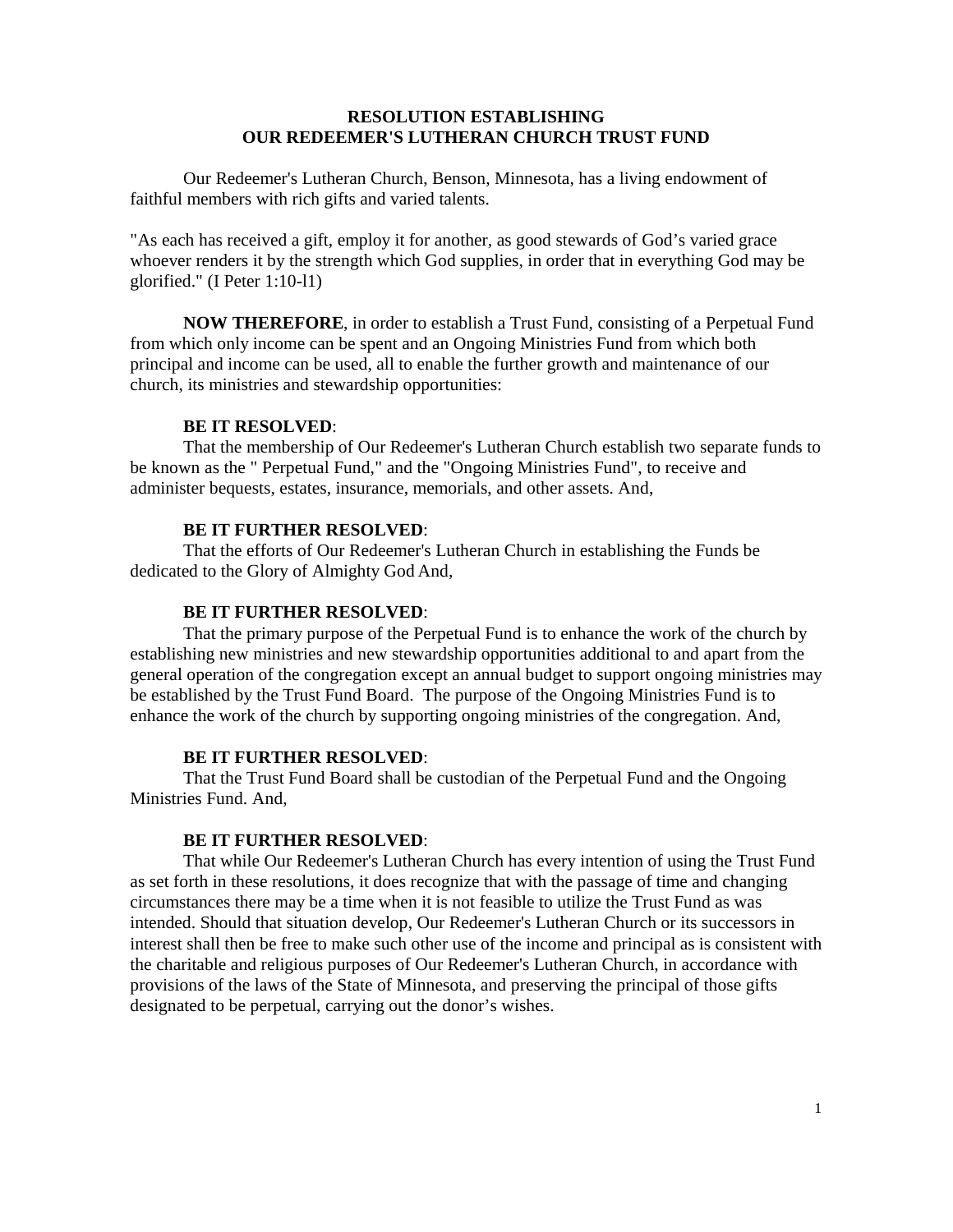### **BE IT FURTHER RESOLVED**:

That the following shall constitute the Bylaws of the Our Redeemer's Lutheran Church Trust Fund Board:

### **I. THE BOARD**

1. The board shall consist of seven (7) members, all of whom shall be voting members of Our Redeemer's Lutheran Church. Except as herein limited, the term of each member shall be three (3) years. At each annual meeting the congregation shall elect the necessary number of members for a term of three (3) years. No member shall serve more than two (2) consecutive terms. A partial term shall not be counted for this purpose. A former board member may be re-elected after a lapse of twelve (12) months between his/her election for a third term and the completion of his/her second term.

2. In the event of a vacancy on the board, the Congregation Council shall forthwith appoint a member to fill the vacancy until the next annual meeting of the congregation, at which time the congregation shall elect a member to fill the vacancy. The vacancy is to be filled within thirty (30) days after it occurs.

3. Nominations for membership on the board shall be made by the Nominating Committee of the church in consultation with the Congregation Council and the chair of the board. The persons receiving the greater number of affirmative votes at the annual meeting shall be elected.

4. All Trust Fund board members shall endeavor to maintain a high degree of communication with the Congregation Council, other organizations within the church, and members of the congregation to nurture the total life and mission of the church and of the Funds. Each board member must be a member in good standing of Our Redeemer's Lutheran Church. A Trust Fund board voting member may not serve concurrently on the Congregation Council. The pastors of the church, the president and vice-president and the treasurer of the church council shall be exofficio non-voting members of the Trust Fund Board.

5. The board shall elect from its membership a chairperson and a secretary.

6. The board shall meet at least once a month at the church at a time fixed by resolution of the board and more frequently as it may be deemed by it for the best interests of the Fund. The board, when it deems it unnecessary to hold a particular monthly meeting, may by resolution cancel a meeting. Special meetings may be called on twenty four (24) hours written or ora1 notice to the members of the board by the chairperson or any two members. No notice other than recording of the resolution of the board fixing the time of the regular meetings need be given the members. Each member is charged with knowledge of the contents of the minute book. If all members are not present, consent in writing to the minutes by a member of the board shall constitute his/her approval of the action reflected in the minutes and taken at the meeting and shall have the same force and effect as though she/he had been present and voting at the meeting reflected by the minutes.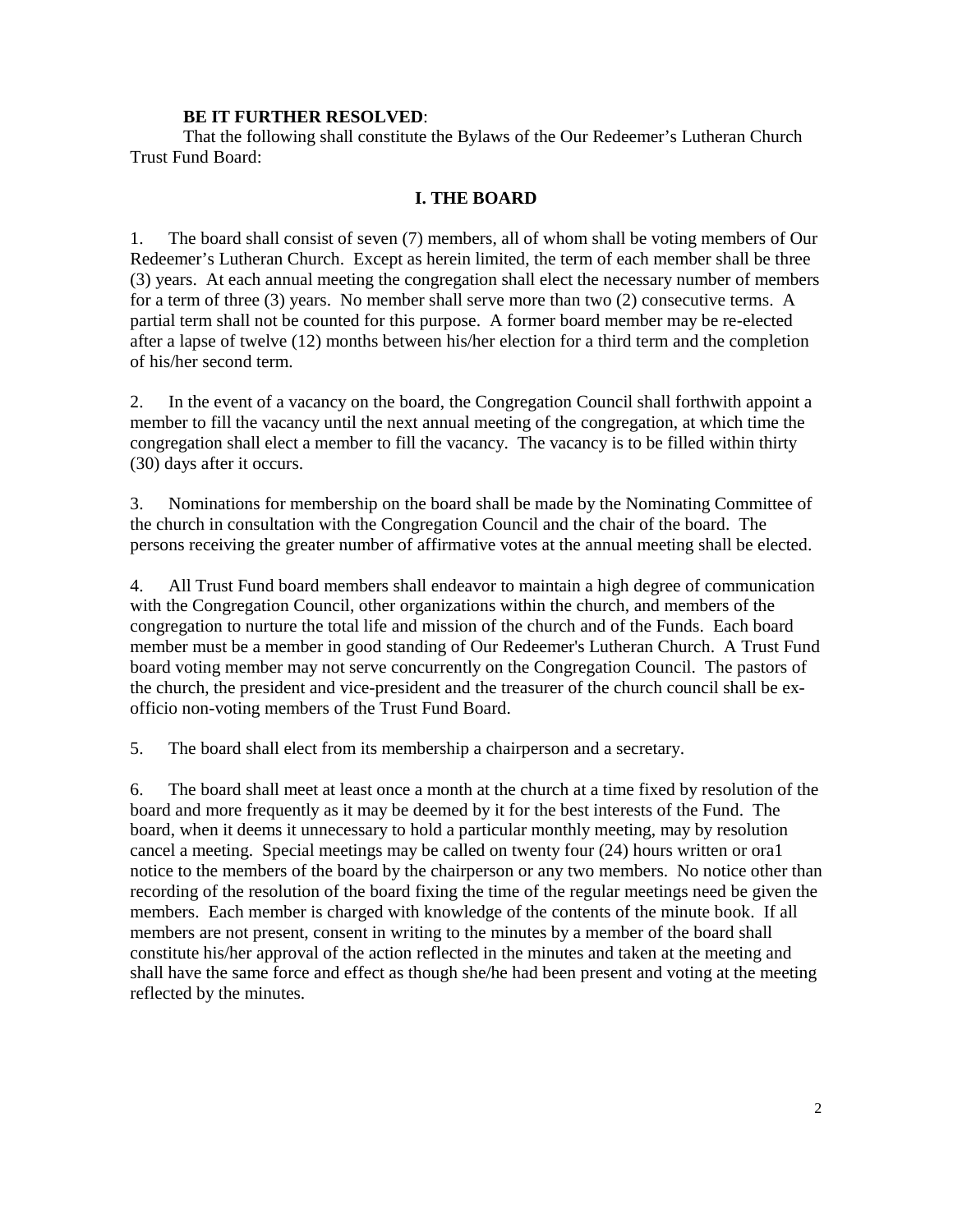7. A quorum shall consist of four (4) voting members. The affirmative vote of a majority present and voting shall carry any motion or resolution.

8. The board shall establish written rules and regulations as may be necessary for the conduct of its business. It shall adopt standards and goals to guide in the expenditure of the income from the Fund, which it may amend all within the stated purposes of this Fund.

9. The board shall maintain accounts with such financial institutions as it may by resolution authorize and determine. All checks and other documents transferring or expending any funds or assets in the Fund shall be executed by the financial secretary of the church upon authorization of the chairperson of the board.

10. The board may ask other members of the congregation to serve as advisory members and may employ, at the expense of the Trust Fund income, such professional counseling on investments and legal matters as it deems to be for the best interest of the Trust Fund.

11. The board shall maintain complete and accurate books of accounts and may employ such professional help as it deems necessary in this connection.

12. The secretary shall maintain complete and accurate minutes of all meetings of the board and supply a copy thereof to each member and ex-officio members within ten (10) days after the meeting. Each member and ex-officio member shall keep a complete copy of minutes to be delivered to his or her successor.

13. The chairperson, or the member designated by the chairperson, shall preside at all board meetings.

14. No member of the board shall engage in any self dealing transactions with the Fund in which the member of the board has direct or indirect financial interest and shall at all times refrain from any conduct in which his/her personal interests would conflict with the interests of the Fund.

# II. BOARD DUTIES

1. The Trust Fund Board shall investigate ways in which the Funds can be invested. Members of the congregation may make written suggestions to the board for its consideration.

2. The Trust Fund Board shall investigate ways in which income from the Funds can best be used. Members of the congregation may make written suggestions to the board for its consideration.

3. No church council approval shall be required for expenditures of Perpetual Fund income or Ongoing Ministries Fund principal or income authorized by the Trust Fund Board in accordance with the provisions of these Bylaws. All such expenditures will be reported to the church council via the Trust Fund Board minutes.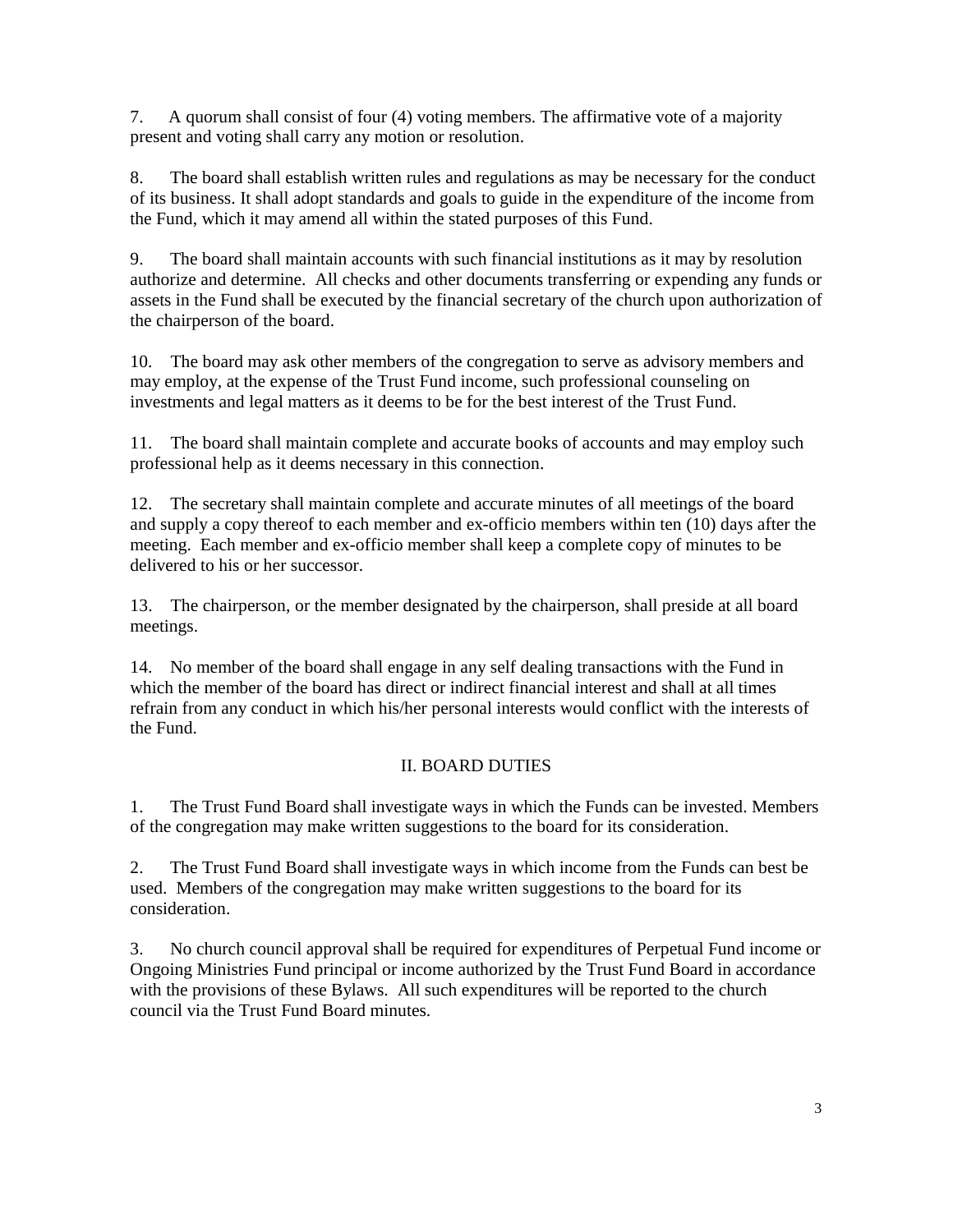4. The Trust Fund Board, at each annual meeting of the congregation, shall render a full and complete account of the administration of the Trust Fund during the preceding year.

5. The Trust Fund Board or church may receive funds through gifts, memorials, bequests, wills, estates, etc. from any individual or corporation or organization or from any other source in cash or in other property acceptable to them. All Trust funds and property shall be kept and maintained separate, distinct and independent from the funds and property otherwise belonging to the church.

6. The Trust Fund Board may commingle the Funds and property of the Perpetual Fund and the Ongoing Ministries Fund and any other funds or property held in the Trust Fund, and administer such funds as a single fund, so long as the board records all times accurately reflect the receipts and disbursements properly allocable to each fund and the property in each fund.

7. The Trust Fund Board shall in no event be required to make physical segregation of the assets of the Trust Fund in order to conform to the directions of any individual donors, but may establish separate accounts in its accounting records.

8. The board is to inform the members of the congregation the purposes of the Funds, and may periodically arrange for members of the congregation to meet with professional counselors in the areas of charitable giving, wills, bequests, insurance, etc.

9. All new members of the Trust Fund Board shall receive a copy of the Trust Fund Bylaws to become acquainted with the function and purposes of the Fund.

## III. BOARD POWERS

In the administration of this Trust Fund, the Trust Fund shall have all powers and authority necessary to carry out the purposes of the Fund, including the following powers and authority on behalf of Our Redeemer's Lutheran Church subject to the provisions of Section II hereof.

1. To take, have, hold, sell, exchange, rent, lease, transfer, convert, invest, reinvest, and in all other respects handle and manage and control the Trust Fund, or any part thereof, as they in their judgment and discretion shall deem wise and prudent;

2. Except as limited by law or by the Constitution of Our Redeemer's Lutheran Church, to retain any property in the form in which received; to convert and reconvert the Trust Fund, or any part thereof, into other kinds and forms of property, real or personal or mixed; and to invest or reinvest the Fund or assets herein, or any thereof, as they shall deem wise and prudent, including in such common or preferred stocks, bonds, debentures, mortgages, notes or other securities, investments or property whether real or personal, which they in their absolute discretion may select or determine, and including, without limitation, savings deposits or any bank, mutual savings bank, federal home loan bank or savings and loan association, or in Evangelical Lutheran Church of America, Mission Loan Fund, or in any common trust fund,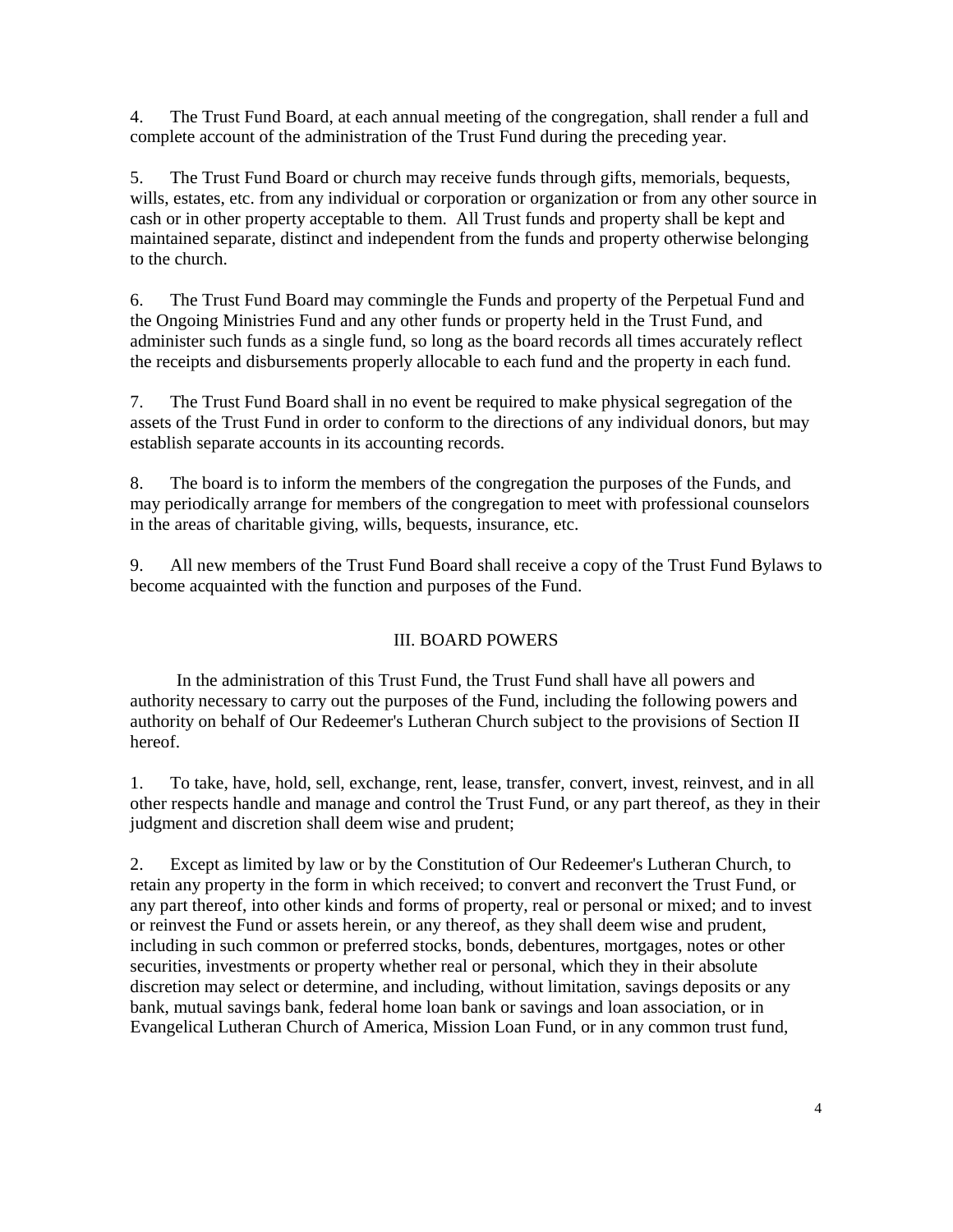mutual fund, or any like fund, subject to the usual standards of prudence required of trustees of similar funds.

3. To receive the income, profits, rents and proceeds of the Trust Fund and to collect and receipt for the same, and pay all administrative and necessary expenses in connection with it. Expenses are to be paid from the Trust Fund income.

4. To make, deliver all instruments necessary or proper for the accomplishment of the purposes of Our Redeemer's Lutheran Church Trust Fund or of any of the foregoing powers, including deeds, bills of sale, transfers, leases, mortgages, assignments, conveyances, contracts, purchase agreements, waivers, releases and settlements, provided that all such instruments shall be executed by those officers of Our Redeemer's Lutheran Church having authority to do so pursuant to the Constitution of Our Redeemer's Lutheran Church.

5. To contribute, donate, support or distribute, form time to time, for the purposes herein stated, such payments or amounts as the Trust Fund Board in its discretion shall determine.

6. To determine what is principal and income according to accounting procedures;

7. To hold investments in the name of the Our Redeemer's Lutheran Church Trust Fund on behalf of the congregation and to sign checks and all other necessary documents on behalf of the congregation in furtherance of the Trust Fund purposes;

8. To employ and reasonably compensate from the Trust Fund income, accountants, agents, and attorneys to assist and advise in the execution of the Trust Fund, without liability for their omissions or neglect, but using reasonable care in their selection, and to rely on the advice of the persons so employed;

9. The Trust Fund Board shall not be liable for any losses, which may be incurred upon investments of the Trust Fund except to the extent that such losses shall have been caused by bad faith or gross negligence of the board members. No member shall be personally liable as long as he or she acts in good faith and with ordinary prudence in discharging the duties of the office. Each board member shall be liable only for his or her own willful misconduct or omissions in bad faith. No board member shall be liable for the acts or omissions of any other board member, or of any accountant, agent, attorney or custodian selected with reasonable care.

10. The Trust Fund Board members shall not receive any compensation, but may be reimbursed from the income of the Trust Fund for expenses reasonably incurred.

# IV. THE CONGREGATION

1. The congregation at the annual meeting shall elect members to serve on the Trust Fund Board as provided in Section I:1 of this resolution.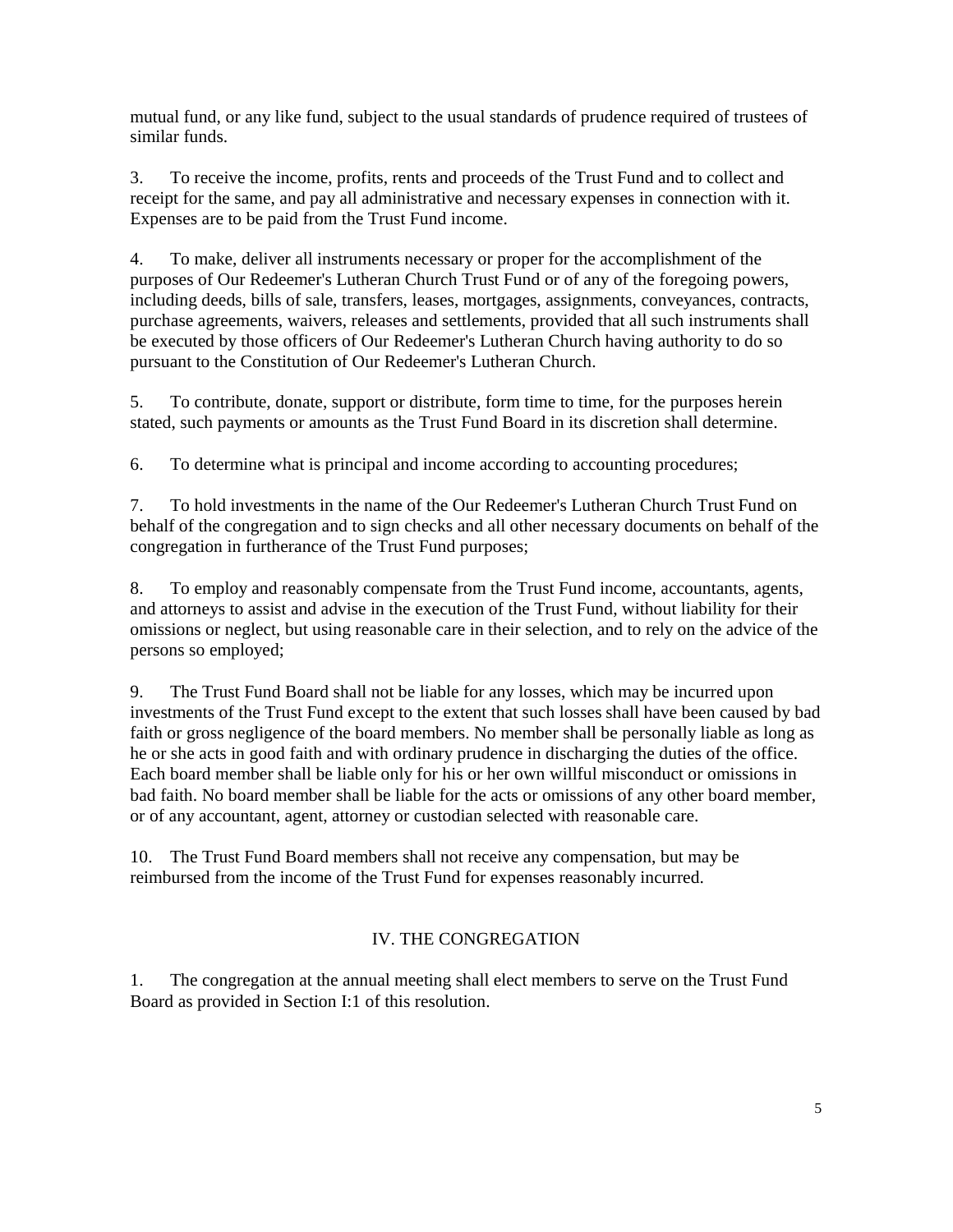2. Upon recommendation by the Trust Fund Board, the congregation may decide, by a twothirds (2/3) majority vote of those present at the annual meeting of the members of the congregation or a special meeting of the members of the congregation legally called for that purpose, when and if any Fund principal, or corpus, shall be used.

3. This Trust Fund Resolution may not be altered or amended except by a two-thirds (2/3) vote of the members present at an annual meeting of the congregation, or at a special meeting called specifically for the purpose of amending this resolution.

## V. ONGOING MINISTRIES FUND

There is hereby established, for administration by the Trust Fund Board, a separate fund to be known as the "Ongoing Ministries Fund." The Ongoing Ministries Fund will receive donations, gifts and contributions, which are not to be, included in the Perpetual Fund or in the general fund of the church. The Ongoing Ministries Fund shall be administered by the Trust Fund Board and distributed in the same manner as are herein stated for the Trust Fund, except that the Trust Fund Board may disburse both principal and Income from the Ongoing Ministries Fund for church purposes as designated by the donor or as provided for in this document.

#### VI. TAX EXEMPTIONS

1. Any gifts given to the Trust Fund, as well as all income derived there from, shall be used exclusively for religious charitable and educational purposes with Section 501(c) (3) of the Internal Revenue Code of 1954 or the corresponding provision of any future United States Internal Revenue law. This Trust Fund is created and shall be operated exclusively for charitable purposes. No part of the income or property of this Fund shall inure to the benefit or be distributable to any member, director or officer of the church or to any other private person, except that the Trust Fund Board is authorized and empowered to pay reasonable compensation for services rendered and to make payments and distributions in furtherance of the purposes set forth herein. No part of the activities of the Trust Fund shall be the carrying on of propaganda or otherwise attempting to influence legislation, and it shall not participate in or intervene in (including the publishing or distribution of statements) any political campaign on behalf of any candidate for public office. Notwithstanding any other provision of this document, the Trust Fund shall (a) not carry on any activities not permitted to be carried on by an entity exempt from federal income tax under Section 501 (c) (3) of the Internal Revenue Code of 1954 or the corresponding provision of any future United States Internal Revenue law or (b) do any act which would render contributions to the Trust Fund non-deductible under Section 170 (c) (2) of the Internal Revenue Code of 1954 or the corresponding provision of any future United States Internal Revenue law.

2. This Trust Fund may be dissolved in accordance with the laws of the State of Minnesota. Upon dissolution of this Trust Fund, and after the payment of all liabilities, obligations, costs and expenses incurred by this Trust Fund, any remaining assets shall be distributed to such entities organized and operated exclusively for one or more purposes described in Sections 170 (c) (2) and 501 (c) (3) of the Internal Revenue Code of 1954 or the corresponding provision of any future United States Internal Revenue Law.